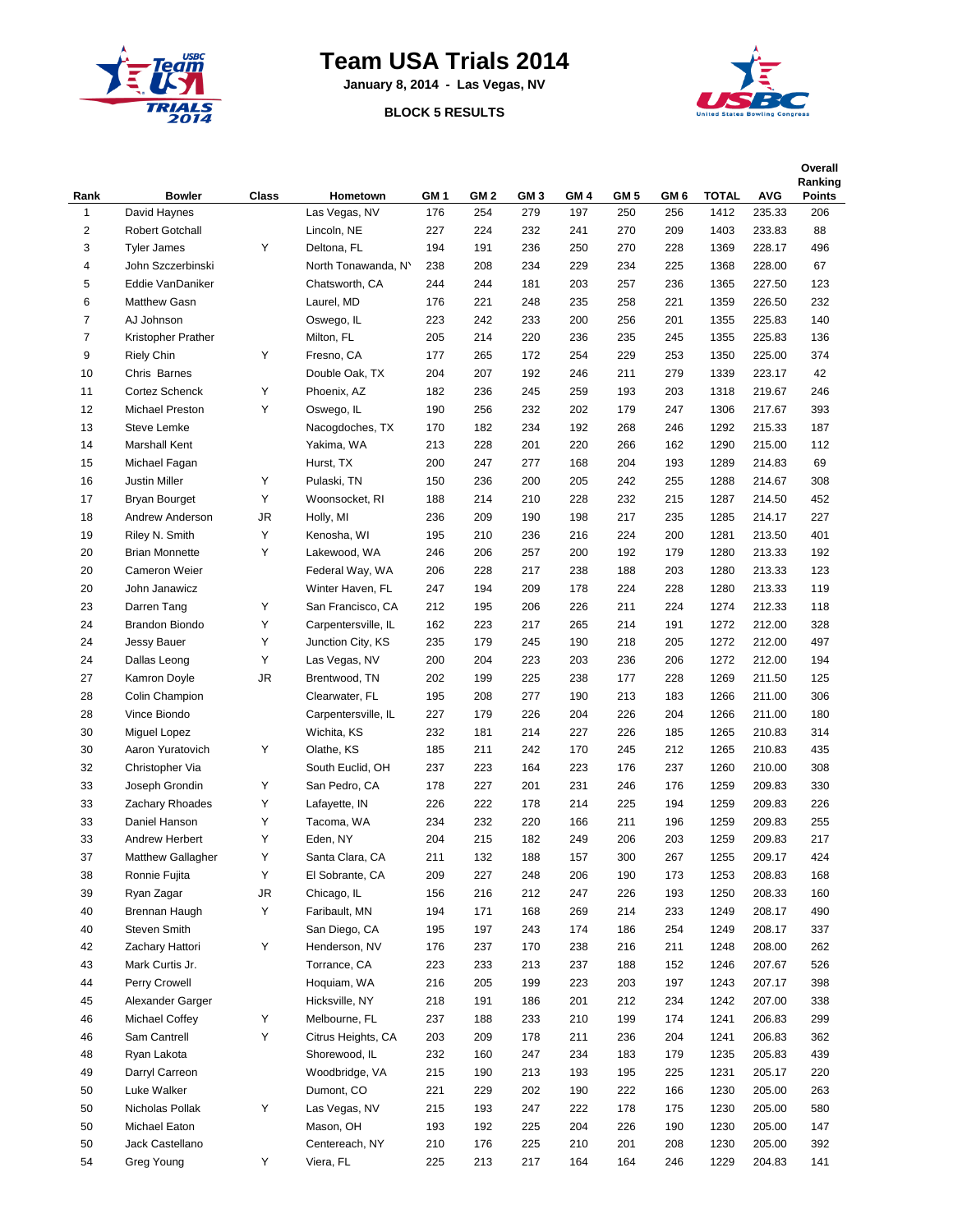|            |                                         |            |                                |                        |                        |             |             |                        |             |                      |                      | Ranking              |
|------------|-----------------------------------------|------------|--------------------------------|------------------------|------------------------|-------------|-------------|------------------------|-------------|----------------------|----------------------|----------------------|
| Rank<br>55 | <b>Bowler</b><br><b>Brandon Wanders</b> | Class<br>Υ | Hometown<br>Trabuco Canyon, CA | GM <sub>1</sub><br>178 | GM <sub>2</sub><br>195 | GM 3<br>252 | GM 4<br>206 | GM <sub>5</sub><br>236 | GM 6<br>161 | <b>TOTAL</b><br>1228 | <b>AVG</b><br>204.67 | <b>Points</b><br>518 |
| 56         |                                         | Υ          | Girard, IL                     | 235                    | 194                    | 219         | 174         | 225                    | 179         | 1226                 |                      | 528                  |
| 57         | Kyle Koprowitz<br><b>Blake Demore</b>   |            | Wichita, KS                    | 204                    | 178                    | 205         | 216         | 242                    | 179         | 1224                 | 204.33<br>204.00     | 330                  |
|            |                                         |            |                                |                        |                        |             |             |                        |             |                      |                      |                      |
| 58         | Sean Sadat<br>Nicholas Duplan           |            | Houston, TX                    | 182                    | 199                    | 205         | 205         | 194                    | 237         | 1222                 | 203.67               | 341                  |
| 59         |                                         | Υ          | Citrus Heights, CA             | 203                    | 223                    | 181         | 223         | 232                    | 159         | 1221                 | 203.50               | 496                  |
| 59         | Christopher Colella                     |            | Templeton, MA                  | 180                    | 162                    | 197         | 255         | 192                    | 235         | 1221                 | 203.50               | 416                  |
| 61         | Daniel Knowlton                         |            | Dade City, FL                  | 210                    | 221                    | 185         | 192         | 235                    | 175         | 1218                 | 203.00               | 332                  |
| 62         | <b>Matthew Farber</b>                   | JR         | Plainview, NY                  | 234                    | 195                    | 212         | 210         | 167                    | 199         | 1217                 | 202.83               | 144                  |
| 63         | AJ Chapman                              | Υ          | Wichita, KS                    | 243                    | 181                    | 190         | 185         | 200                    | 216         | 1215                 | 202.50               | 245                  |
| 64         | Kyle Young                              | Υ          | Lake Jackson, TX               | 200                    | 178                    | 205         | 185         | 257                    | 189         | 1214                 | 202.33               | 409                  |
| 65         | David Daniels                           | Υ          | Sebring, FL                    | 180                    | 229                    | 178         | 196         | 245                    | 185         | 1213                 | 202.17               | 603                  |
| 66         | Andrew Graff                            |            | Las Vegas, NV                  | 194                    | 224                    | 213         | 166         | 181                    | 234         | 1212                 | 202.00               | 374                  |
| 67         | Ivan Miyasato                           |            | Fresno, CA                     | 176                    | 206                    | 239         | 222         | 202                    | 165         | 1210                 | 201.67               | 326                  |
| 68         | McKenzie Eaton                          |            | Wyoming, MI                    | 172                    | 194                    | 197         | 186         | 257                    | 202         | 1208                 | 201.33               | 524                  |
| 69         | Randy Cote                              |            | Red Rock, AZ                   | 215                    | 244                    | 187         | 173         | 178                    | 207         | 1204                 | 200.67               | 294                  |
| 70         | Josh Mullen                             | Υ          | Bellingham, WA                 | 177                    | 203                    | 192         | 242         | 205                    | 184         | 1203                 | 200.50               | 177                  |
| 71         | <b>Jake Peters</b>                      |            | Henderson, NV                  | 210                    | 198                    | 182         | 219         | 204                    | 188         | 1201                 | 200.17               | 231                  |
| 72         | <b>Tanner Spacey</b>                    | Υ          | Burlen, WA                     | 213                    | 213                    | 242         | 173         | 177                    | 181         | 1199                 | 199.83               | 243                  |
| 72         | James Hall                              |            | San Diego, CA                  | 159                    | 195                    | 254         | 163         | 213                    | 215         | 1199                 | 199.83               | 523                  |
| 74         | Sean Rangel                             |            | Ralston, NE                    | 169                    | 176                    | 192         | 233         | 213                    | 215         | 1198                 | 199.67               | 375                  |
| 75         | Miguel Garcia                           |            | Norwalk, CA                    | 240                    | 172                    | 218         | 213         | 210                    | 144         | 1197                 | 199.50               | 524                  |
| 76         | <b>Tyler Cruz</b>                       | Υ          | Tacoma, WA                     | 211                    | 196                    | 210         | 215         | 167                    | 193         | 1192                 | 198.67               | 255                  |
| 77         | Adam Ferri                              |            | Jeannette, PA                  | 180                    | 209                    | 221         | 169         | 222                    | 189         | 1190                 | 198.33               | 540                  |
| 77         | Eric Gauroniak                          | Υ          | Palm City, FL                  | 217                    | 213                    | 171         | 186         | 198                    | 205         | 1190                 | 198.33               | 561                  |
| 79         | <b>Tylor Greene</b>                     | Υ          | Davison, MI                    | 191                    | 183                    | 229         | 213         | 198                    | 175         | 1189                 | 198.17               | 160                  |
| 79         | Dylan Macon                             |            | Ennis, TX                      | 191                    | 236                    | 191         | 216         | 169                    | 186         | 1189                 | 198.17               | 416                  |
| 81         | Nathan Walker                           |            | San Diego, CA                  | 224                    | 191                    | 188         | 203         | 169                    | 209         | 1184                 | 197.33               | 606                  |
| 81         | Josh Blanchard                          |            | Gilbert, AZ                    | 238                    | 159                    | 189         | 192         | 191                    | 215         | 1184                 | 197.33               | 427                  |
| 83         | Dylan Burns                             |            | Garden City, KS                | 188                    | 188                    | 205         | 199         | 226                    | 177         | 1183                 | 197.17               | 367                  |
| 84         | <b>Russ Oviatt</b>                      | Υ          | Sioux Falls, SD                | 226                    | 209                    | 220         | 156         | 182                    | 189         | 1182                 | 197.00               | 430                  |
| 85         | Kevin Valmonte                          |            | Pomona, CA                     | 166                    | 194                    | 206         | 210         | 193                    | 212         | 1181                 | 196.83               | 370                  |
| 86         | Darwin Wimer                            |            | Mesquite, NV                   | 237                    | 231                    | 175         | 191         | 172                    | 172         | 1178                 | 196.33               | 567                  |
| 86         | Armando Godoy                           |            | Stockton, CA                   | 177                    | 189                    | 220         | 177         | 210                    | 205         | 1178                 | 196.33               | 372                  |
| 86         | Joseph Hostetler                        |            | Louisville, OH                 | 183                    | 211                    | 185         | 191         | 202                    | 206         | 1178                 | 196.33               | 300                  |
| 89         | Joshua Franz                            | Υ          | Tucson, AZ                     | 207                    | 186                    | 168         | 221         | 194                    | 201         | 1177                 | 196.17               | 707                  |
| 90         | Michael Tang                            | Υ          | San Fransisco, CA              | 180                    | 188                    | 204         | 226         | 192                    | 181         | 1171                 | 195.17               | 254                  |
| 91         | Kevin Jones                             |            | Covina, CA                     | 200                    | 181                    | 213         | 202         | 137                    | 237         | 1170                 | 195.00               | 426                  |
| 92         | <b>Travis Celmer</b>                    |            | Wernersville, PA               | 193                    | 187                    | 192         | 192         | 197                    | 207         | 1168                 | 194.67               | 470                  |
| 93         | <b>Tyler Sadowski</b>                   | Υ          | Roselle, IL                    | 213                    | 169                    | 181         | 198         | 192                    | 211         | 1164                 | 194.00               | 636                  |
| 94         | Aaron Yamamoto                          | Υ          | Tempe, AZ                      | 212                    | 222                    | 155         | 210         | 181                    | 179         | 1159                 | 193.17               | 613                  |
| 95         | Nicholas Pate                           | Υ          | Inver Grove Heights,           | 179                    | 210                    | 189         | 217         | 171                    | 190         | 1156                 | 192.67               | 359                  |
| 95         | Cameron Smith                           |            | El Cajon, CA                   | 128                    | 180                    | 200         | 214         | 236                    | 198         | 1156                 | 192.67               | 377                  |
| 97         | <b>Connor Staggs</b>                    | Υ          | Palmer, AK                     | 206                    | 188                    | 190         | 157         | 202                    | 212         | 1155                 | 192.50               | 605                  |
| 97         | <b>Bradley Crouse</b>                   | Υ          | Nazareth, PA                   | 192                    | 161                    | 161         | 218         | 177                    | 246         | 1155                 | 192.50               | 457                  |
| 99         | <b>Robert Fusik</b>                     |            | E Windsor, NJ                  | 170                    | 133                    | 202         | 223         | 181                    | 245         | 1154                 | 192.33               | 542                  |
| 100        | Devin Bidwell                           |            | Wichita, KS                    | 191                    | 182                    | 223         | 218         | 174                    | 165         | 1153                 | 192.17               | 296                  |
| 100        | Joshua Rondino                          | Υ          | Lilburn, GA                    | 176                    | 209                    | 155         | 253         | 137                    | 223         | 1153                 | 192.17               | 595                  |
| 102        | Kyle King                               |            | Glendale, AZ                   | 200                    | 220                    | 208         | 194         | 176                    | 154         | 1152                 | 192.00               | 251                  |
| 102        | <b>Brandon Martin</b>                   | Υ          | Derby, KS                      | 204                    | 154                    | 178         | 190         | 202                    | 224         | 1152                 | 192.00               | 270                  |
| 104        | Oscar Chan                              | Υ          | Diamond Bar, CA                | 160                    | 189                    | 185         | 180         | 234                    | 203         | 1151                 | 191.83               | 466                  |
| 105        | Mason Petrin                            | Υ          | West Bend, WI                  | 218                    | 197                    | 184         | 181         | 201                    | 169         | 1150                 | 191.67               | 411                  |
| 106        | Deeronn Booker                          |            | Anaheim, CA                    | 201                    | 230                    | 162         | 179         | 162                    | 214         | 1148                 | 191.33               | 332                  |
| 107        | Ric McCormick                           | Υ          | Cincinnati, OH                 | 192                    | 191                    | 191         | 176         | 225                    | 172         | 1147                 | 191.17               | 655                  |
| 108        | Jakob Butturff                          | Υ          | Chandler, AZ                   | 153                    | 206                    | 207         | 179         | 208                    | 192         | 1145                 | 190.83               | 170                  |
| 109        | <b>Trent Mitchell</b>                   | Υ          | Cleveland Heights, O           | 182                    | 185                    | 155         | 188         | 199                    | 235         | 1144                 | 190.67               | 616                  |
| 110        | Austin Thompson                         | Υ          | San Diego, CA                  | 168                    | 156                    | 194         | 243         | 177                    | 204         | 1142                 | 190.33               | 510                  |
| 111        | Michael Martell                         | Υ          | Brooklyn, NY                   | 184                    | 168                    | 199         | 218         | 173                    | 197         | 1139                 | 189.83               | 373                  |
| 112        | Joshua Tajiri                           |            | Norwalk, CA                    | 190                    | 203                    | 181         | 220         | 182                    | 161         | 1137                 | 189.50               | 551                  |
| 113        | Kyle Sherman                            | Υ          | O Fallon, MO                   | 182                    | 222                    | 194         | 154         | 176                    | 200         | 1128                 | 188.00               | 313                  |
| 114        | Alex Martin                             | Y          | Smyrna, GA                     | 180                    | 205                    | 211         | 181         | 189                    | 158         | 1124                 | 187.33               | 389                  |

**Overall**